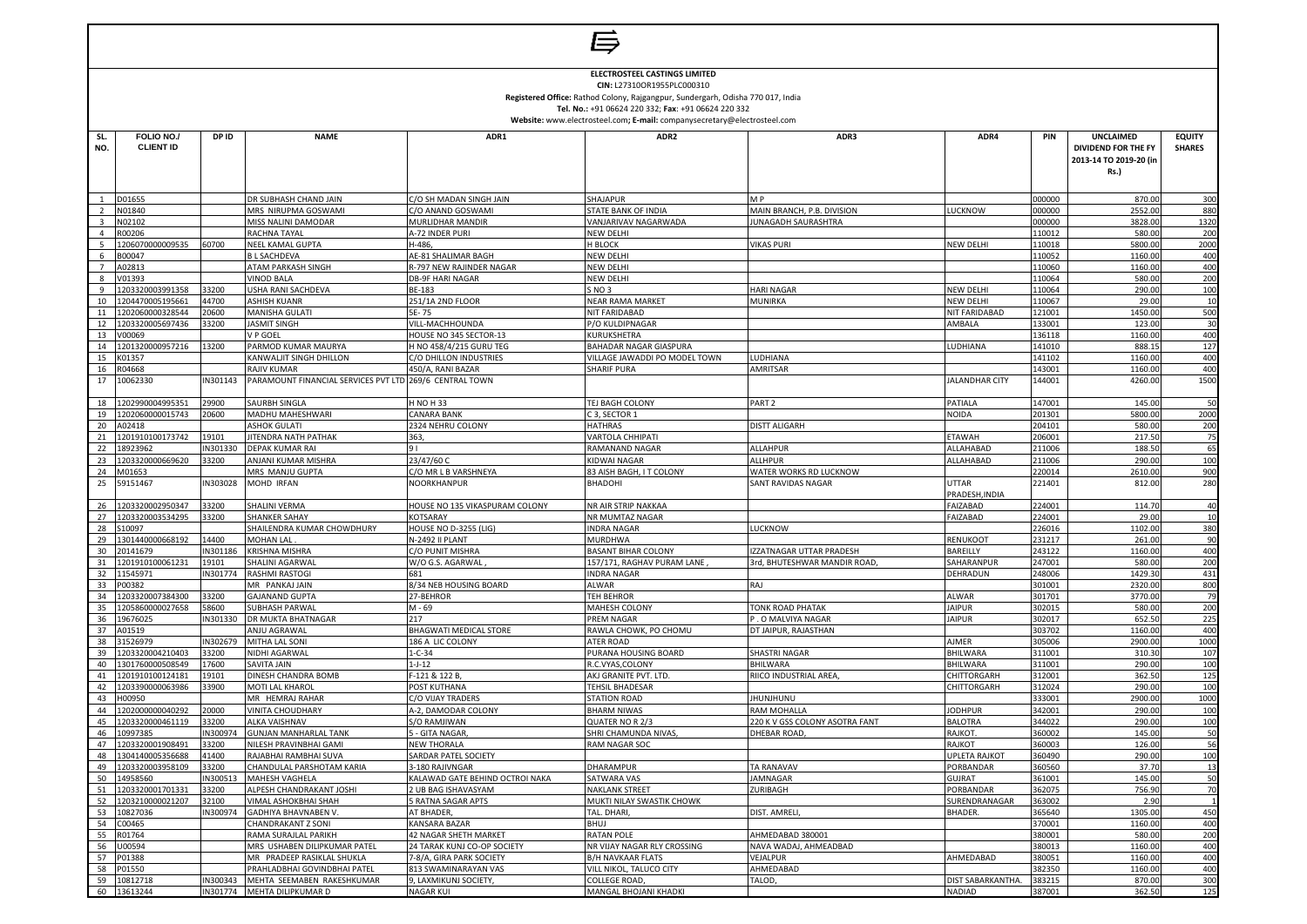| SL.        | FOLIO NO./                         | DP ID                | <b>NAME</b>                                          | ADR1                                                  | ADR <sub>2</sub>                                            | ADR3                                      | ADR4                                    | PIN              | <b>UNCLAIMED</b>       | <b>EQUITY</b>  |
|------------|------------------------------------|----------------------|------------------------------------------------------|-------------------------------------------------------|-------------------------------------------------------------|-------------------------------------------|-----------------------------------------|------------------|------------------------|----------------|
| NO.        | <b>CLIENT ID</b>                   |                      |                                                      |                                                       |                                                             |                                           |                                         |                  | DIVIDEND FOR THE FY    | <b>SHARES</b>  |
|            |                                    |                      |                                                      |                                                       |                                                             |                                           |                                         |                  | 2013-14 TO 2019-20 (in |                |
|            |                                    |                      |                                                      |                                                       |                                                             |                                           |                                         |                  | Rs.)                   |                |
|            |                                    |                      |                                                      |                                                       |                                                             |                                           |                                         |                  |                        |                |
| 61         | K00457                             |                      | MISS KALAVATI M PATEL                                | C/O SHANTI SALES                                      | PANCHAL HOUSE                                               | P.B. NO 48, NR MUNICIPALITY OFFICE        | ANAND                                   | 388001           | 1160.00                | 400            |
| 62         | 1301670000167697                   | 16700                | MAFATLAL RAMDAS PATEI                                | <b>243 RAMESHWAR PARK SOCIETY</b>                     | <b>NEW SAMA ROAD</b>                                        |                                           | VADODARA                                | 390002           | 116.00                 | 40             |
| 63         | 10580009                           | IN301485             | KAMLESH UMEDBHAI VASAVA                              | AT AND PO KOSAMBA (R.S)                               | <b>TAL MANGROL</b>                                          | B/H. GOVT.DESPENSARY                      | <b>DIST SURAT</b>                       | 394120           | 58.00                  | 2 <sup>0</sup> |
| 64         | K03002                             |                      | MR KANTILAL CHHOTALAL JARIWALA                       | C/O RANCHHODDAS VANMELIDAS JARIWALA                   | 4/338 BEGUMPURA DUDHARA STREET                              | SURAT                                     |                                         | 395001           | 11600.00               | 4000           |
| 65         | 1203320000483561                   | 33200                | PURVI CHINTAN DESAI                                  | AT PO PARIA                                           | VIA UDVADA                                                  | R S PARDI                                 | PARDI                                   | 396185           | 290.00                 | 100            |
| 66         | A50005                             |                      | MR ASPI MERWAN IRANI                                 | 80, GHOGA STREET                                      | <b>1ST FLOOR</b>                                            | FORT, MUMBAI                              |                                         | 400001           | 116.00                 | 40             |
| 67         | N02122                             |                      | MARIAMBAI NOORUDDIN                                  | 17-19 SHEPHERD RD, MADRASWALA BLDG                    | 1ST FLOOR, BYCULLA                                          | <b>BOMBAY</b>                             |                                         | 400003           | 2900.00                | 1000           |
| 68         | B00894                             |                      | BHANUMATI NISAR                                      | 1604 PANCHRATNA                                       | <b>MAMA PARMANAND MARG</b>                                  | <b>BOMBAY</b>                             |                                         | 400004           | 2320.00                | 800            |
| 69         | B01101                             |                      | BHARATI NISAR                                        | 1604 PANCHRATNA                                       | MAMA PARMANAND MARG                                         | <b>BOMBAY</b>                             |                                         | 400004           | 580.00                 | 200            |
| 70         | K02968                             |                      | KIRITKUMAR MODY                                      | 12/15, KESHAV BUVAN                                   | <b>1ST PARSIWADA LANE</b>                                   | <b>VP ROAD</b>                            | <b>MUMBAI</b>                           | 400004           | 2320.00                | 800            |
| 71         | H50016                             |                      | SM HOMAI BOMANSHAW GHASWALA                          | <b>BAI JIVANBAI VILLA</b>                             | 803D VINCEET ROAD                                           | DADAR                                     | <b>MUMBAI</b>                           | 400014           | 116.00                 | 40             |
| 72<br>73   | V00007<br>S05941                   |                      | MRS V BAGYALAKSHMI<br>MR SURESH KOWLI                | 11 HEMBHUVAN<br>1ST FLOOR PUSPA-KUNJ 13 PALKHE WADI   | <b>VATCHRAJ LANE</b>                                        | MATUNGA CR MUMBAI<br><b>DADAR BOMBAY</b>  |                                         | 400019<br>400028 | 2320.00<br>2900.00     | 800<br>1000    |
| 74         | K00451                             |                      | MRS KALAVANTI B ADVANI                               | 234/16 OM NIVAS                                       | KASHI NATH DHURU ROAD<br>R A K ROAD, WADALA                 | <b>BOMBAY</b>                             |                                         | 400031           | 5800.00                | 2000           |
| 75         | N01100                             |                      | NAZLI LALVANI                                        | 1ST FLOOR, "JHANSI CASTLE"                            | 7, COOPENRAGE ROAD                                          | FORT, BOMBAY                              |                                         | 400039           | 2320.00                | 800            |
| 76         | T00099                             |                      | MRS TALREJA SANGEETA                                 | 5 DHANKUTIR, 12TH ROAD                                | <b>KHAR</b>                                                 | <b>BOMBAY</b>                             |                                         | 400052           | 580.00                 | 200            |
| 77         | 13569389                           | IN300450             | VAISHALI MANOHAR KAMBLE                              | -48 LAXMINAGARA MARATHA CHSL                          | NEAR RTO ANDHERI WEST                                       | <b>MUMBAI</b>                             | MAHARASHTRA                             | 400053           | 290.00                 | 100            |
| 78         | S04457                             |                      | MISS SONIA MARWAH                                    | /O RAHUL MALHOTRA                                     | 702 B WING EDEN 4                                           | HIRANANDANI GARDEN, POWAI                 | <b>MUMBAI</b>                           | 400076           | 1160.00                | 400            |
| 79         | A02003                             |                      | ARUNA DESAI                                          | 77-B/42, SEWAKUNJ CO-OP HSG SOCY LTD                  | BRINDABAN, AGRA ROAD                                        | THANE (WEST)                              |                                         | 400601           | 5800.00                | 2000           |
| 80         | 1204470001722446                   | 44700                | ARVIND SIVLAL POPAT                                  | MANGAL DEEP BLOCK 3                                   | FIRST FLOOR CHANDANSAR ROAD                                 | <b>VIRAR EAST</b>                         | <b>VIRAR EAST</b>                       | 401303           | 25.70                  |                |
| 81         | D00220                             |                      | DATTATARAYA N PAILWAN                                | 384 JUNI PETH                                         | PANDHARPUR                                                  | SOLAPUR                                   |                                         | 413304           | 1160.00                | 400            |
| 82<br>83   | 10805188<br>12448953               | IN302201<br>N300513  | INDRAJEET PUKHRAJ OSWAL<br>ABHAY SUBHASH GANGAPURKAR | 82, RAVIWAR PETH<br>E 21 PHASE II                     |                                                             |                                           | KARAD<br><b>NASHIK</b>                  | 415110<br>422006 | 290.00<br>290.00       | 100            |
| 84         | 1203320001925120                   | 33200                | ATUL BADRINARAYAN RATHI                              | MR ATUL B RATHI                                       | <b>SHRIJAY NAGAR</b><br>C/O BADRINARAYAN RATHI              | <b>INDIRA NAGAR</b>                       | UGAIN                                   | 422303           | 20.30                  | 100            |
| 85         | 1203320002003657                   | 33200                | <b>IAYSHREE KAILAS DANDAGAVHAL</b>                   | TILAK ROAD 1536                                       | <b>SARAF BAZAR</b>                                          | SATANA                                    | <b>NASHIK</b>                           | 423301           | 107.30                 | 37             |
| 86         | 14677436                           | IN301774             | SHAMKANT PANDHARINATH PATIL                          | <b>SHIV COLONY</b>                                    | <b>TAL CHOPDA</b>                                           | <b>JALGAON</b>                            | CHOPDA                                  | 425107           | 145.00                 | 50             |
| 87         | 1204470005046509                   | 44700                | BHUSHAN KASHINATH WANI                               | MUTHE GALLI JAI AMALNER                               | <b>DIST JALGAON</b>                                         |                                           | AMALNER                                 | 425401           | 31.90                  | 11             |
| 88         | 1203320000262499                   | 33200                | BADRINARAYAN BIYANI                                  | SAMBHAJI NAGAR                                        |                                                             |                                           | JALNA                                   | 431203           | 290.00                 | 100            |
| 89         | 1203320000377107                   | 33200                | VINODKUMAR PANNALAL BAJAJ                            | <b>BANJARA KENDRA</b>                                 | <b>SUBHASH ROAD</b>                                         |                                           | <b>JALNA</b>                            | 431203           | 290.00                 | 100            |
| 90         | 1203320002275659                   | 33200                | SUNIL SHRIRATAN UMARE                                | MAHATMA GANDHI ROAD                                   |                                                             |                                           | <b>WARDHA</b>                           | 442001           | 580.00                 | 200            |
| 91<br>92   | 1202300000470768<br>14376317       | 23000<br>IN300888    | ASHOK VASANTRAO THAKUR<br>MAHESH MAHESHWARI          | PADAM SAURABH COLONY<br>19 GUMASTA NAGAR              | SHEGAON<br>SUKHNIWAS ROAD                                   | INDORE                                    | AMRAVATI<br>M P                         | 444604<br>452009 | 290.00<br>2320.00      | 100<br>800     |
| 93         | 1201700000141287                   | 17000                | SEEMA AGRAWAL                                        | SUBHASH COLONY,                                       | <b>NEAR PANI TANKI</b>                                      |                                           | <b>GUNA</b>                             | 473001           | 290.00                 | 100            |
| 94         | 19064575                           | IN301330             | PRABHA AGRAWAL                                       | C/O JAGDISH AGRAWAL                                   | SHARDA COLONY NEAR BUS STAND                                | INFRONT OF DR RAKESH JAIN                 | SATNA MP                                | 485001           | 290.00                 | 100            |
| 95         | 1201130000395421                   | 11300                | HEMLATA JAIN                                         | BEHIND OLD POWER HOUSE,                               |                                                             |                                           | SATNA                                   | 485001           | 406.00                 | 140            |
| 96         | 1203320000860615                   | 33200                | MOHAMMED BIN GALIB                                   | 12-2-125-A                                            | <b>MURAD NAGAR</b>                                          | MEHDIPATNAM                               | HYDERABAD                               | 500028           | 11.60                  |                |
| 97         | M01860                             |                      | MANNUR MADHUSUDAN REDDY                              | 28A/B MLA COLONY ROAD NO-12                           | <b>BANJARA HILLS</b>                                        | HYDERABAD, A P                            |                                         | 500034           | 580.00                 | 200            |
| 98         | 1202990005332189                   | 29900                | MADHUSMITHA TUMMALA                                  | FL-202,BL-1,GE,RAGHAVENDRA RES                        | PLOT.A208,A209 RAGHAVENDRA CLY                              | KONDAPUR RAGHAVENDRA SWAMY TEM            | HYDERABAD                               | 500084           | 290.00                 | 100            |
| 99         | B00353                             |                      | BALANAGA DEVI BOLLAVARAPU                            | H NO 308/2RT                                          | P S NAGAR                                                   | <b>HYDERABAD</b>                          |                                         | 500457           | 2900.00                | 1000           |
| 100<br>101 | 11096561<br>21347477               | IN302269<br>IN301022 | NAGA JAGAN MOHAN M<br>V S VENKATESWARLU              | 32/1.<br>HNO 1 129 A                                  | MEDAM STREET,<br>CHITTULURI VARI STREET                     | <b>KURNOOL</b><br>NANDYAL                 | <b>ANDHRA PRADESH</b><br><b>KURNOOL</b> | 518001<br>518501 | 290.00<br>290.00       | 100<br>100     |
| 102        | 10854451                           | IN302269             | YALLA NAGESWARA RAO                                  | D.NO.18-9-1. OPP.RATNA SERVICE,                       | SMBHASIVARAO PETA                                           | JAYARAM THEATRE STREET                    | RAJAHMUNDRY                             | 533103           | 224.60                 | 51             |
| 103        | K03057                             |                      | MR KS SRIVASTAVA                                     | C/O SHRI K S SRIVASTAV                                | 1082 JAYASRI IV MAIN GOKUL 1ST STAGE                        | IIND PHASE MATTIPERE, BANGALORE 560054    |                                         | 560054           | 4640.00                | 1600           |
|            |                                    |                      |                                                      |                                                       |                                                             |                                           |                                         |                  |                        |                |
| 104        | V02757                             |                      | / J VARAGA BASAVARAJ                                 | C/O D R UMESH                                         | HORTICULTURE GARDEN ROAD                                    | S S PURAM, TUMKUR                         |                                         | 572102           | 1160.00                | 400            |
| 105        | 26618019                           | IN301135             | K SHAILENDRA KAMATH                                  | VAIKUNTA BHAVAN                                       | <b>KADBET</b>                                               | <b>UDUPI</b>                              | <b>UDUPI DIST</b>                       | 576101           | 290.00                 | 100            |
| 106        | A00143                             |                      | ABBU MOHAMMED                                        | AL-BAHA HOUSE, ALE GUDDE RD                           | KANNU KERE, POST THEKKATTE                                  | <b>KUNDAPURA TALUK</b>                    | KARNATAKA                               | 576231           | 1160.00                | 400            |
| 107<br>108 | 10003703<br>A01710                 | IN300610             | GIRIJA BAI VASANT KUMAR<br>ANURADHA M S              | VASANT WHOLE SALE CLOTH DEPOT<br>W/O M A SHYAMASUNDER | <b>CLOTH MERCHANT</b><br><b>SUGGIKAL ROAD</b>               | CHOWKIPET<br>FORT, CHIKMAGALUR            | DAVANGERE<br>KARNATAKA                  | 577001<br>577101 | 1450.00<br>2320.00     | 500<br>800     |
| 109        | 1201060000300261                   | 10600                | ANAND SURESH ANAVEKAR                                | 3, BAMMAPUR ONI                                       |                                                             |                                           | <b>HUBLI</b>                            | 580028           | 145.00                 | 50             |
| 110        | 16458812                           | IN301774             | VINAYAK M MADIVAL                                    | AT NAJGAR                                             | POST KELAGINOOR                                             |                                           | <b>HONAVAR</b>                          | 581334           | 72.50                  | 25             |
| 111        | 1203320004103760                   | 33200                | <b>MANAK CHAND</b>                                   | NO-30 MARUTHI COLONY                                  | <b>CAR STREET</b>                                           |                                           | BELLARY                                 | 583101           | 31.90                  | $\mathbf{1}$   |
| 112        | 1203320001554931                   | 33200                | ASHOK KUMAR K                                        | 14TH WARD SRI BRAMARAMBIKA                            | <b>NLILAYA S S NAGAR</b>                                    |                                           | SIVUGUPPA                               | 583121           | 8.70                   |                |
|            | 113 N00693                         |                      | MR NARESH KUMAR                                      | C/O M/S ASHOK KUMAR & CO                              | NO 23 GODOWN STREET                                         | CHENNAI                                   |                                         | 600001           | 580.00                 | 200            |
|            | 114 T00037                         |                      | MR TR NARAYANASWAMI                                  | "VILLA VIEW"                                          | 11 LEITH CASTLE NORTH STREET                                | <b>MADRAS</b>                             |                                         | 600028           | 3770.00                | 1300           |
|            | 115 D00687                         |                      | DHANA LAKSHMI DEVINENI                               | NO3 VENUGOPAL AVENUE                                  | <b>SPUR TANK ROAD</b>                                       | <b>CHETPUT MADRAS</b>                     |                                         | 600031           | 1160.00                | 400            |
|            | 116 S05868<br>117 1204190000021099 | 41900                | SURENDRANATH DEVINENI<br>L LAKSHMIKANTHAN.           | NO 42 3RD CROSS STREET<br>OLD NO: 38                  | T N H B COLONY VYASARPADI<br><b>VASAR VARATHAPPA STREET</b> | <b>MADRAS</b><br>CHENNAI                  | CHENNAI                                 | 600039<br>600081 | 1160.00<br>290.00      | 400<br>100     |
|            | 118 K00079                         |                      | <b>KALPANA</b>                                       | 4-12A METRO FLATS                                     | 3 ZACRIA COLONY, MAIN RD,                                   | CHOOLAIMEDU                               | <b>MADRAS</b>                           | 600094           | 4640.00                | 1600           |
|            | 119 40667534                       | IN301637             | MURUGANANDAN B                                       | 19/5, GANAPATHY LAY OUT                               | <b>KK ROAD</b>                                              | VILLUPURAM                                |                                         | 605602           | 174.00                 | 60             |
| 120        | 1203320002111798                   | 33200                | M RANI                                               | FORESTER 1/90                                         | MOOVENDER COLONY                                            | SEMPATTY PO                               | <b>DINDUGUL</b>                         | 624001           | 8.70                   |                |
|            | 121 1203320005687191               | 33200                | N K SANGEETA                                         | 62/10 RAJEEV NIVAS                                    | <b>VRUVACHAL THALASSERY</b>                                 | MATTANNUR MUNICIPALITY                    | <b>KANNUR</b>                           | 670702           | 174.00                 | 60             |
|            | 122 20759619                       | IN301330             | <b>JIJUKUMAR T</b>                                   | <b>DHANYA</b>                                         | KARAKKAD                                                    | MALAMPUZHA P O                            | PALAKKAD                                | 678651           | 290.00                 | 100            |
|            | 123 1202980000235368               | 29800                | <b>IIJO GEORGE</b>                                   | PARUTHIKATTIL HOUSE                                   | PULLUVAZHY PO                                               |                                           | PERUMBAVOOR                             | 683541           | 290.00                 | 100            |
| 125        | 124 1202390000198341<br>M01601     | 23900                | SHYLAJA VIJAYAN<br>MRS MANJU BAJORIA                 | MANATHUPADUM(H)<br>C/O SWASTIK EXPORTS                | <b>VILANGU P O</b><br>P 12 NEW HOWRAH BRIDGE APP RD         | <b>6TH FLOOR CALCUTTA</b>                 | KIZHAKKAMBALAM                          | 683561<br>700001 | 274.40<br>2030.00      | 100<br>700     |
|            | 126 12087359                       | N300513              | <b>B BHUSHAN</b>                                     | 22 STRAND ROAD                                        | 2ND FLOOR                                                   | KOLKATA                                   | <b>WEST BENGAL</b>                      | 700001           | 288.00                 | 100            |
| 127        | S50100                             |                      | SHRI SARIT KUMAR MONDAL                              | 17, BARICK LANE                                       | <b>KOLKATA</b>                                              |                                           |                                         | 700006           | 116.00                 | 40             |
| 128        | 11414797                           | IN302236             | ASHIS MONDAL                                         | 273                                                   | Chittaranjan Ave                                            |                                           | Calcutta                                | 700006           | 29.00                  | 10             |
| 129        | S05955                             |                      | SURESH KUMAR AGARWAL                                 | C/O SRI SHOHAN LAL HARLALKA                           | M/S S L TEXTILES, 4TH FLOOR                                 | ROOM NO.401 402,134/4 MAHATMA GANDHI ROAD | <b>KOLKATA</b>                          | 700007           | 1160.00                | 400            |
|            |                                    |                      |                                                      |                                                       |                                                             |                                           |                                         |                  |                        |                |